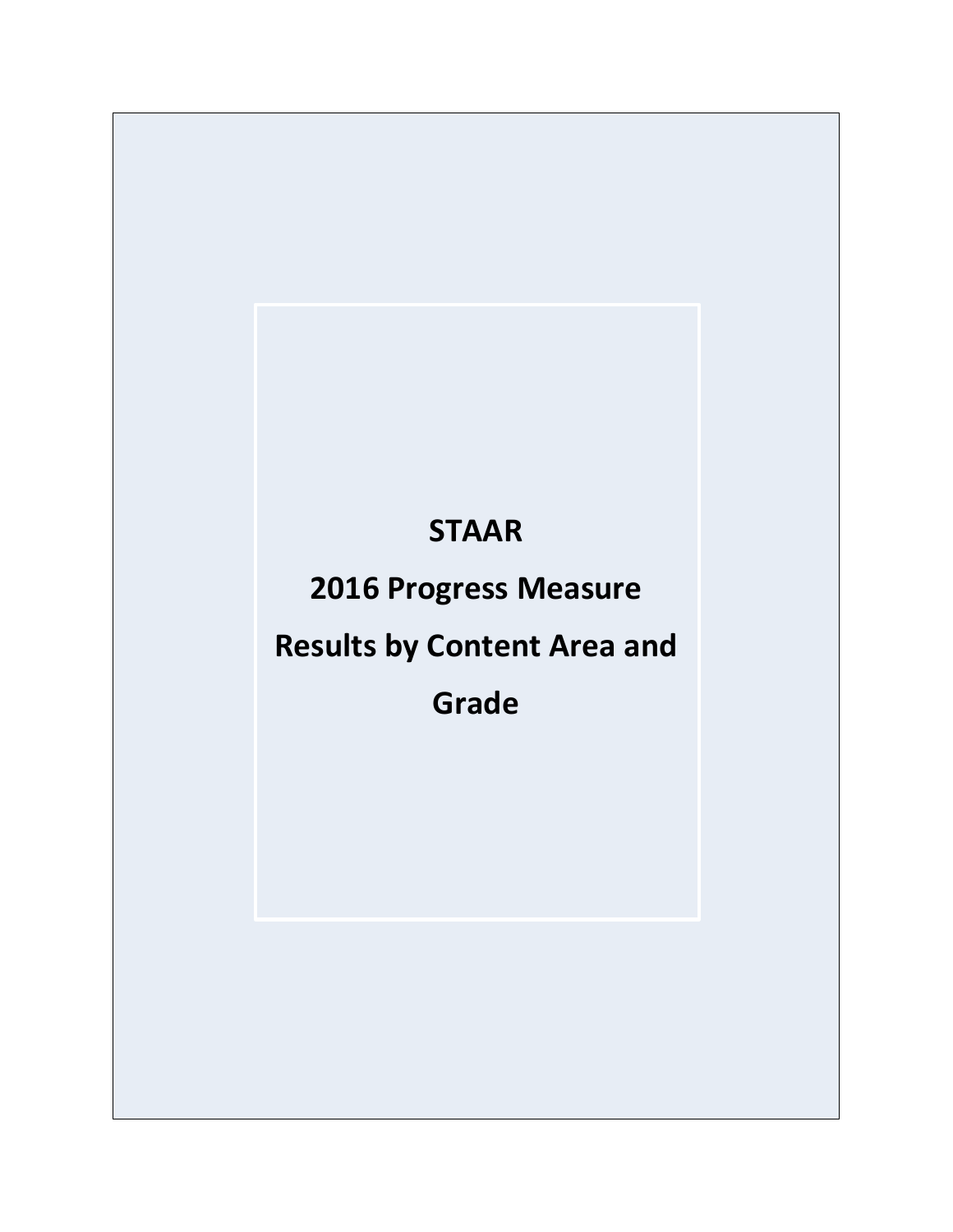# Grades 4-8 Math

|                                   |           |                               |             |                 |                               |                         | Grade 4 English Math <sup>1</sup> |                               |                                   |                 |                               |                  |                 |                               |                         |                 |
|-----------------------------------|-----------|-------------------------------|-------------|-----------------|-------------------------------|-------------------------|-----------------------------------|-------------------------------|-----------------------------------|-----------------|-------------------------------|------------------|-----------------|-------------------------------|-------------------------|-----------------|
|                                   |           |                               |             |                 |                               |                         | 2016                              |                               |                                   |                 |                               |                  |                 |                               | 2016 Total <sup>2</sup> |                 |
| 2015                              | ${\bf N}$ |                               | Level I     |                 |                               | <b>Level II 2015-16</b> |                                   |                               | <b>Level II Final Recommended</b> |                 |                               | <b>Level III</b> |                 |                               |                         |                 |
|                                   |           | <b>Did Not</b><br><b>Meet</b> | <b>Met</b>  | <b>Exceeded</b> | <b>Did Not</b><br><b>Meet</b> | <b>Met</b>              | <b>Exceeded</b>                   | <b>Did Not</b><br><b>Meet</b> | <b>Met</b>                        | <b>Exceeded</b> | <b>Did Not</b><br><b>Meet</b> | <b>Met</b>       | <b>Exceeded</b> | <b>Did Not</b><br><b>Meet</b> | <b>Met</b>              | <b>Exceeded</b> |
|                                   |           | 27,952                        | 23,125      | 3,772           | $\mathbf{0}$                  | 5,401                   | 10,484                            | $\mathbf{0}$                  | $\mathbf{0}$                      | 1,141           | $\mathbf{0}$                  | $\mathbf{0}$     | 200             | 27,952                        | 28,526                  | 15,597          |
| Level I                           | 72,075    | 39%                           | 32%         | 5%              | 0%                            | 7%                      | 15%                               | 0%                            | 0%                                | 2%              | 0%                            | 0%               | 0%              | 39%                           | 40%                     | 22%             |
|                                   | 115,057   | 25,821                        | 482         | $\mathbf 0$     | 26,993                        | 34,013                  | 4,052                             | $\mathbf{0}$                  | 8,265                             | 10,028          | $\mathbf{0}$                  | $\mathbf{0}$     | 5,403           | 52,814                        | 42,760                  | 19,483          |
| <b>Level II 2012-15</b>           |           | 22%                           | 0%          | 0%              | 23%                           | 30%                     | 4%                                | 0%                            | 7%                                | 9%              | 0%                            | 0%               | 5%              | 46%                           | 37%                     | 17%             |
| <b>Level II Final</b>             | 86,463    | 1,901                         | $\mathbf 0$ | $\mathbf 0$     | 26,692                        | $\mathbf{0}$            | $\mathbf{0}$                      | 16,760                        | 13,395                            | $\bf{0}$        | 1,135                         | 13,755           | 12,825          | 46,488                        | 27,150                  | 12,825          |
| Recommended                       |           | 2%                            | 0%          | 0%              | 31%                           | 0%                      | 0%                                | 19%                           | 15%                               | 0%              | 1%                            | 16%              | 15%             | 54%                           | 31%                     | 15%             |
| <b>Level III</b>                  | 53,360    | 85                            | $\bf{0}$    | $\mathbf 0$     | 3,035                         | $\mathbf{0}$            | $\mathbf{0}$                      | 9,811                         | $\mathbf 0$                       | $\mathbf{0}$    | $\mathbf{0}$                  | 29,937           | 10,492          | 12,931                        | 29,937                  | 10,492          |
|                                   |           | 0%                            | 0%          | 0%              | 6%                            | 0%                      | 0%                                | 18%                           | 0%                                | 0%              | 0%                            | 56%              | 20%             | 24%                           | 56%                     | 20%             |
| <b>2015 Total</b>                 | 326,955   | 55,759                        | 23,607      | 3,772           | 56,720                        | 39,414                  | 14,536                            | 26,571                        | 21,660                            | 11,169          | 1,135                         | 43,692           | 28,920          | 140,185                       | 128,373                 | 58,397          |
|                                   |           | 17%                           | 7%          | 1%              | 17%                           | 12%                     | 4%                                | 8%                            | 7%                                | 3%              | 0%                            | 13%              | 9%              | 43%                           | 39%                     | 18%             |
| Grade 4 Spanish Math <sup>1</sup> |           |                               |             |                 |                               |                         |                                   |                               |                                   |                 |                               |                  |                 |                               |                         |                 |
|                                   |           |                               |             |                 |                               |                         |                                   |                               |                                   |                 |                               |                  |                 |                               |                         |                 |
|                                   |           |                               |             |                 |                               |                         | 2016                              |                               |                                   |                 |                               |                  |                 |                               |                         |                 |
| 2015                              |           |                               | Level I     |                 |                               | <b>Level II 2015-16</b> |                                   |                               | <b>Level II Final Recommended</b> |                 |                               | <b>Level III</b> |                 |                               | 2016 Total <sup>2</sup> |                 |
|                                   | ${\bf N}$ | <b>Did Not</b><br><b>Meet</b> | <b>Met</b>  | <b>Exceeded</b> | <b>Did Not</b><br><b>Meet</b> | <b>Met</b>              | <b>Exceeded</b>                   | <b>Did Not</b><br><b>Meet</b> | <b>Met</b>                        | <b>Exceeded</b> | <b>Did Not</b><br><b>Meet</b> | <b>Met</b>       | <b>Exceeded</b> | <b>Did Not</b><br><b>Meet</b> | <b>Met</b>              | <b>Exceeded</b> |
|                                   |           | 1,006                         | 839         | 180             | $\mathbf{0}$                  | 190                     | 449                               | $\mathbf{0}$                  | $\mathbf{0}$                      | 53              | $\mathbf{0}$                  | $\bf{0}$         | 20              | 1,006                         | 1,029                   | 702             |
| Level I                           | 2,737     | 37%                           | 31%         | 7%              | 0%                            | 7%                      | 16%                               | 0%                            | 0%                                | 2%              | 0%                            | 0%               | 1%              | 37%                           | 38%                     | 26%             |
|                                   |           | 708                           | 22          | $\mathbf 0$     | 531                           | 874                     | 148                               | $\bf{0}$                      | 164                               | 309             | $\mathbf{0}$                  | $\mathbf{0}$     | 175             | 1,239                         | 1,060                   | 632             |
| <b>Level II 2012-15</b>           | 2,931     | 24%                           | 1%          | 0%              | 18%                           | 30%                     | 5%                                | 0%                            | 6%                                | 11%             | 0%                            | 0%               | 6%              | 42%                           | 36%                     | 22%             |
| <b>Level II Final</b>             |           | 33                            | $\mathbf 0$ | $\mathbf 0$     | 408                           | $\mathbf{0}$            | $\mathbf{0}$                      | 203                           | 164                               | $\mathbf 0$     | 12                            | 166              | 193             | 656                           | 330                     | 193             |
| Recommended                       | 1,179     | 3%                            | 0%          | 0%              | 35%                           | 0%                      | 0%                                | 17%                           | 14%                               | 0%              | 1%                            | 14%              | 16%             | 56%                           | 28%                     | 16%             |
|                                   |           | $\overline{2}$                | $\mathbf 0$ | $\mathbf 0$     | 30                            | $\mathbf{0}$            | $\mathbf{0}$                      | 75                            | $\mathbf{0}$                      | $\mathbf{0}$    | $\mathbf{0}$                  | 192              | 61              | 107                           | 192                     | 61              |
| <b>Level III</b>                  | 360       | 1%                            | 0%          | 0%              | 8%                            | 0%                      | 0%                                | 21%                           | 0%                                | 0%              | 0%                            | 53%              | 17%             | 30%                           | 53%                     | 17%             |
| <b>2015 Total</b>                 | 7,207     | 1,749                         | 861         | 180             | 969                           | 1,064                   | 597                               | 278                           | 328<br>5%                         | 362<br>5%       | 12                            | 358              | 449             | 3,008                         | 2,611                   | 1,588           |

<sup>1</sup>The reported data are STAAR results only, and do not include STAAR Alternate2 students or students who received ELL progress measure. <sup>2</sup>Due to rounding, values may not sum to 100.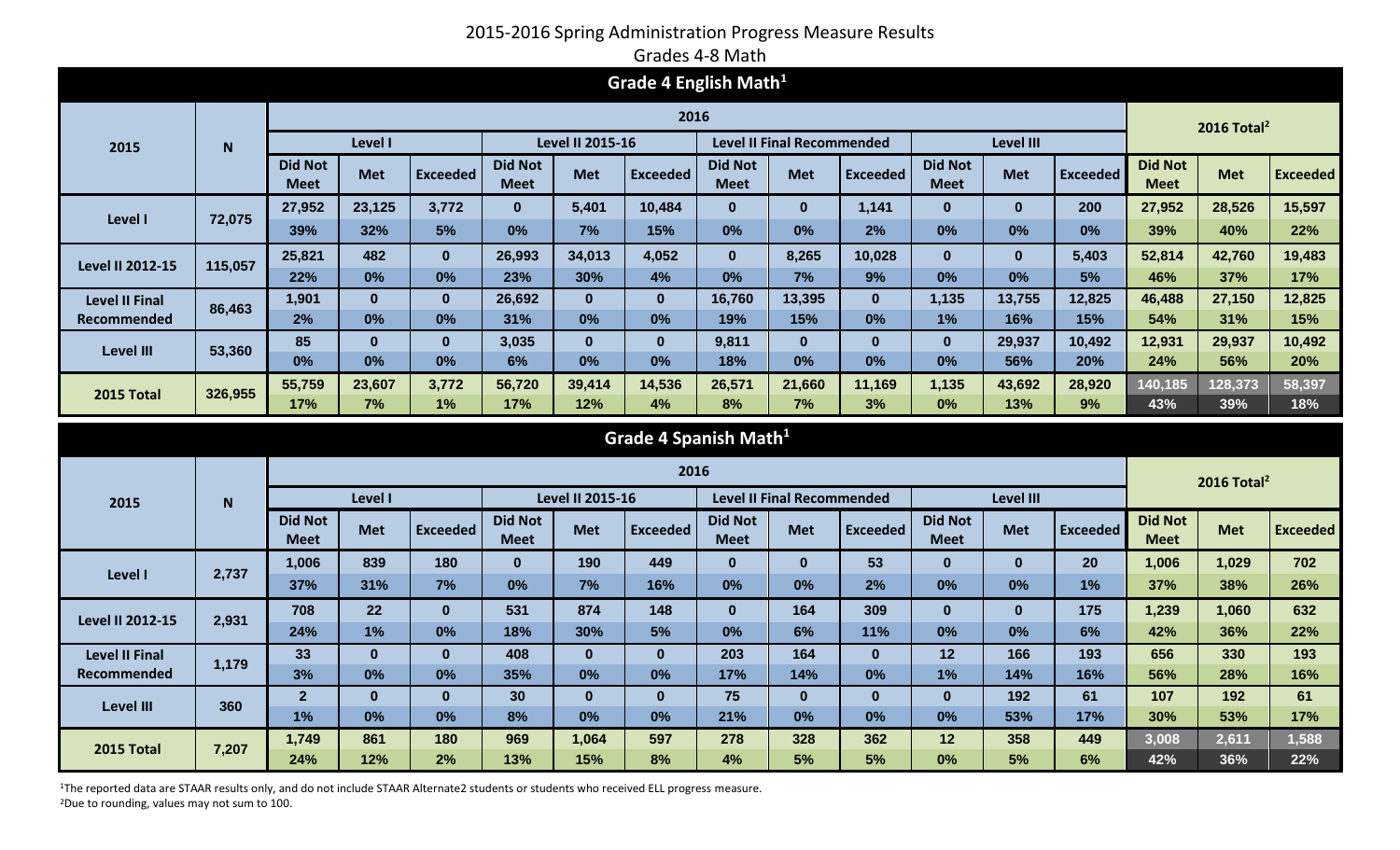| Grades 4-8 Math |  |  |
|-----------------|--|--|
|-----------------|--|--|

|                         |              |                               |                                   |                 |                               |                         | Grade 5 English Math $1$ |                               |                                   |                 |                               |                  |                 |                               |                         |                 |
|-------------------------|--------------|-------------------------------|-----------------------------------|-----------------|-------------------------------|-------------------------|--------------------------|-------------------------------|-----------------------------------|-----------------|-------------------------------|------------------|-----------------|-------------------------------|-------------------------|-----------------|
|                         |              |                               |                                   |                 |                               |                         | 2016                     |                               |                                   |                 |                               |                  |                 |                               | 2016 Total <sup>2</sup> |                 |
| 2015                    | $\mathbf N$  |                               | Level I                           |                 |                               | <b>Level II 2015-16</b> |                          |                               | <b>Level II Final Recommended</b> |                 |                               | <b>Level III</b> |                 |                               |                         |                 |
|                         |              | <b>Did Not</b><br><b>Meet</b> | <b>Met</b>                        | <b>Exceeded</b> | <b>Did Not</b><br><b>Meet</b> | <b>Met</b>              | <b>Exceeded</b>          | <b>Did Not</b><br><b>Meet</b> | <b>Met</b>                        | <b>Exceeded</b> | <b>Did Not</b><br><b>Meet</b> | <b>Met</b>       | <b>Exceeded</b> | <b>Did Not</b><br><b>Meet</b> | <b>Met</b>              | <b>Exceeded</b> |
|                         | 101,615      | 23,474                        | 35,922                            | 6,283           | $\bf{0}$                      | 14,129                  | 18,368                   | $\mathbf{0}$                  | $\mathbf{0}$                      | 3,199           | $\bf{0}$                      | $\mathbf{0}$     | 240             | 23,474                        | 50,051                  | 28,090          |
| Level I                 |              | 23%                           | 35%                               | 6%              | 0%                            | 14%                     | 18%                      | 0%                            | 0%                                | 3%              | 0%                            | 0%               | 0%              | 23%                           | 49%                     | 28%             |
| <b>Level II 2012-15</b> | 139,522      | 16,048                        | $\mathbf 0$                       | $\mathbf{0}$    | 23,122                        | 48,853                  | 2,540                    | $\mathbf{0}$                  | 24,486                            | 16,367          | $\bf{0}$                      | $\mathbf{0}$     | 8,106           | 39,170                        | 73,339                  | 27,013          |
|                         |              | 12%                           | 0%                                | 0%              | 17%                           | 35%                     | 2%                       | 0%                            | 18%                               | 12%             | 0%                            | 0%               | 6%              | 28%                           | 53%                     | 19%             |
| <b>Level II Final</b>   | 57,858       | 472                           | $\mathbf 0$                       | $\mathbf 0$     | 11,096                        | $\mathbf{0}$            | $\mathbf{0}$             | 8,782                         | 18,604                            | $\mathbf 0$     | $\mathbf 0$                   | 8,990            | 9,914           | 20,350                        | 27,594                  | 9,914           |
| Recommended             |              | 1%                            | 0%                                | 0%              | 19%                           | 0%                      | 0%                       | 15%                           | 32%                               | 0%              | 0%                            | 16%              | 17%             | 35%                           | 48%                     | 17%             |
| <b>Level III</b>        | 59,440       | 52                            | $\mathbf 0$                       | $\mathbf 0$     | 1,987                         | $\mathbf{0}$            | $\mathbf{0}$             | 13,413                        | $\mathbf{0}$                      | $\mathbf 0$     | $\mathbf 0$                   | 27,821           | 16,167          | 15,452                        | 27,821                  | 16,167          |
|                         |              | 0%                            | 0%                                | 0%              | 3%                            | 0%                      | 0%                       | 23%                           | 0%                                | 0%              | 0%                            | 47%              | 27%             | 26%                           | 47%                     | 27%             |
| 2015 Total              | 358,435      | 40,046                        | 35,922                            | 6,283           | 36,205                        | 62,982                  | 20,908                   | 22,195                        | 43,090                            | 19,566          | $\bf{0}$                      | 36,811           | 34,427          | 98,446                        | 178,805                 | 81,184          |
|                         |              | 11%                           | 10%                               | 2%              | 10%                           | 18%                     | 6%                       | 6%                            | 12%                               | 5%              | 0%                            | 10%              | 10%             | 27%                           | 50%                     | 23%             |
|                         |              |                               | Grade 5 Spanish Math <sup>1</sup> |                 |                               |                         |                          |                               |                                   |                 |                               |                  |                 |                               |                         |                 |
|                         |              |                               |                                   |                 |                               |                         |                          |                               |                                   |                 |                               |                  |                 |                               |                         |                 |
|                         |              |                               |                                   |                 |                               |                         | 2016                     |                               |                                   |                 |                               |                  |                 |                               |                         |                 |
| 2015                    | $\mathsf{N}$ |                               | Level I                           |                 |                               | <b>Level II 2015-16</b> |                          |                               | <b>Level II Final Recommended</b> |                 |                               | <b>Level III</b> |                 |                               | 2016 Total <sup>2</sup> |                 |
|                         |              | <b>Did Not</b><br><b>Meet</b> | <b>Met</b>                        | <b>Exceeded</b> | <b>Did Not</b><br><b>Meet</b> | <b>Met</b>              | <b>Exceeded</b>          | <b>Did Not</b><br><b>Meet</b> | <b>Met</b>                        | <b>Exceeded</b> | <b>Did Not</b><br><b>Meet</b> | <b>Met</b>       | <b>Exceeded</b> | <b>Did Not</b><br><b>Meet</b> | <b>Met</b>              | <b>Exceeded</b> |
|                         |              | 404                           | 619                               | 130             | $\mathbf{0}$                  | 166                     | 272                      | $\mathbf{0}$                  | $\mathbf{0}$                      | 38              | $\mathbf{0}$                  | $\mathbf{0}$     | $\mathbf{3}$    | 404                           | 785                     | 443             |
| Level I                 | 1,632        | 25%                           | 38%                               | 8%              | 0%                            | 10%                     | 17%                      | 0%                            | 0%                                | 2%              | 0%                            | 0%               | 0%              | 25%                           | 48%                     | 27%             |
|                         |              | 165                           | $\mathbf 0$                       | $\bf{0}$        | 145                           | 314                     | 25                       | $\mathbf{0}$                  | 111                               | 116             | $\bf{0}$                      | $\mathbf{0}$     | 46              | 310                           | 425                     | 187             |
| <b>Level II 2012-15</b> | 922          | 18%                           | 0%                                | 0%              | 16%                           | 34%                     | 3%                       | 0%                            | 12%                               | 13%             | 0%                            | 0%               | 5%              | 34%                           | 46%                     | 20%             |
| <b>Level II Final</b>   |              | 2 <sup>2</sup>                | $\mathbf 0$                       | $\bf{0}$        | 40                            | $\mathbf{0}$            | $\mathbf{0}$             | 22                            | 58                                | $\bf{0}$        | $\bf{0}$                      | 23               | 26              | 64                            | 81                      | 26              |
| Recommended             | 171          | 1%                            | 0%                                | 0%              | 23%                           | 0%                      | 0%                       | 13%                           | 34%                               | 0%              | 0%                            | 13%              | 15%             | 37%                           | 47%                     | 15%             |
|                         |              | $\blacktriangleleft$          | $\mathbf 0$                       | $\bf{0}$        | 8                             | $\mathbf{0}$            | $\mathbf{0}$             | 23                            | $\mathbf{0}$                      | $\bf{0}$        | $\bf{0}$                      | 40               | 15              | 32                            | 40                      | 15              |
| <b>Level III</b>        | 87           | 1%                            | 0%                                | 0%              | 9%                            | 0%                      | 0%                       | 26%                           | 0%                                | 0%              | 0%                            | 46%              | 17%             | 37%                           | 46%                     | 17%             |
| 2015 Total              | 2,812        | 572<br>20%                    | 619<br>22%                        | 130<br>5%       | 193<br>7%                     | 480<br>17%              | 297<br>11%               | 45<br>2%                      | 169<br>6%                         | 154<br>5%       | $\bf{0}$<br>0%                | 63<br>2%         | 90<br>3%        | 810<br>29%                    | 1,331<br>47%            | 671<br>24%      |

<sup>1</sup>The reported data are STAAR results only, and do not include STAAR Alternate2 students or students who received ELL progress measure. <sup>2</sup>Due to rounding, values may not sum to 100.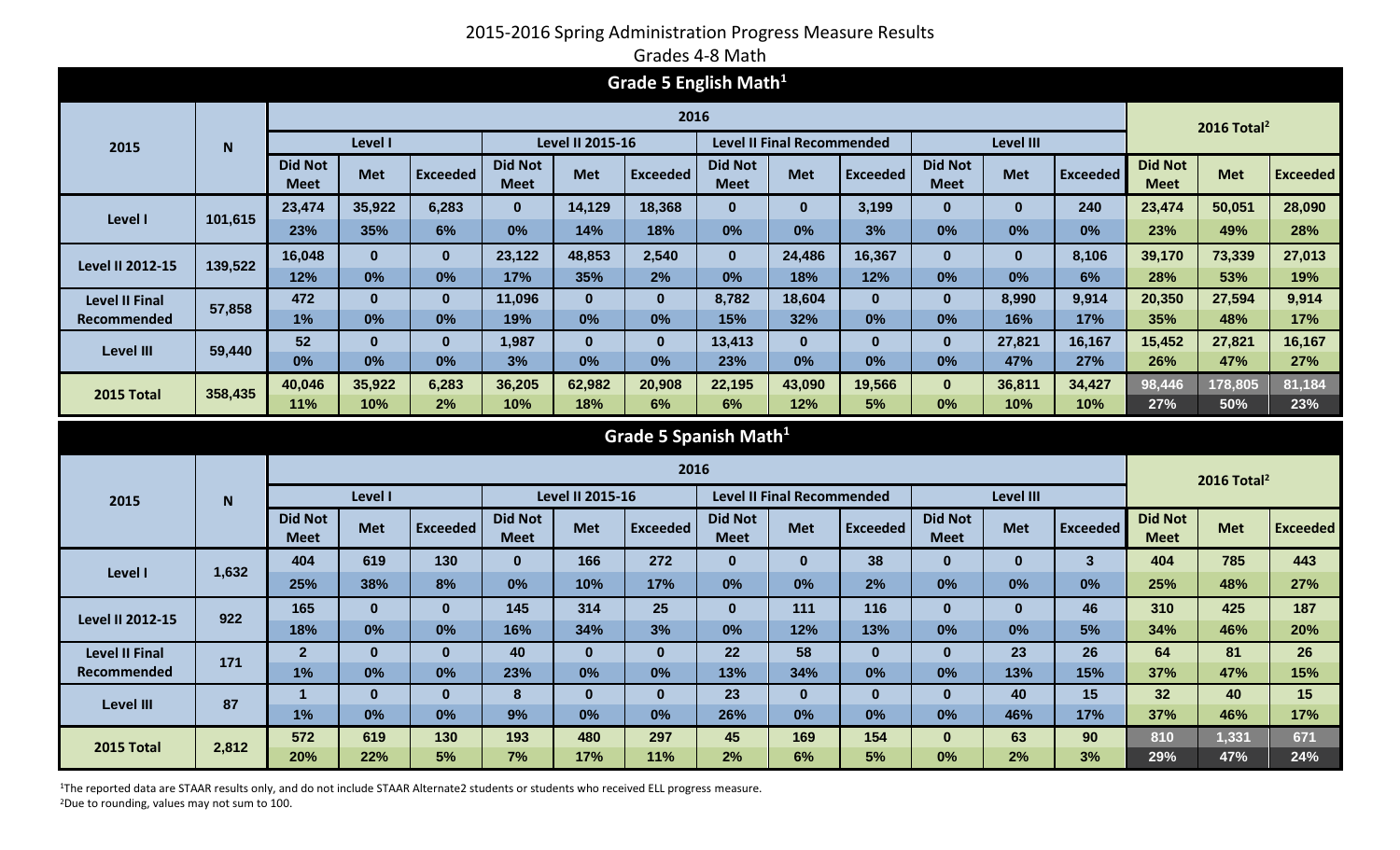| Grades 4-8 Math |  |  |
|-----------------|--|--|
|-----------------|--|--|

|                         |             |                               |              |                 |                               |                         | Grade 6 English Math $1$          |                               |                                   |                 |                               |                  |                 |                               |                         |                 |
|-------------------------|-------------|-------------------------------|--------------|-----------------|-------------------------------|-------------------------|-----------------------------------|-------------------------------|-----------------------------------|-----------------|-------------------------------|------------------|-----------------|-------------------------------|-------------------------|-----------------|
|                         |             |                               |              |                 |                               |                         | 2016                              |                               |                                   |                 |                               |                  |                 |                               | 2016 Total <sup>2</sup> |                 |
| 2015                    | $\mathbf N$ |                               | Level I      |                 |                               | <b>Level II 2015-16</b> |                                   |                               | <b>Level II Final Recommended</b> |                 |                               | <b>Level III</b> |                 |                               |                         |                 |
|                         |             | <b>Did Not</b><br><b>Meet</b> | <b>Met</b>   | <b>Exceeded</b> | <b>Did Not</b><br><b>Meet</b> | <b>Met</b>              | <b>Exceeded</b>                   | <b>Did Not</b><br><b>Meet</b> | <b>Met</b>                        | <b>Exceeded</b> | <b>Did Not</b><br><b>Meet</b> | <b>Met</b>       | <b>Exceeded</b> | <b>Did Not</b><br><b>Meet</b> | <b>Met</b>              | <b>Exceeded</b> |
|                         |             | 31,699                        | 27,874       | 2,988           | $\mathbf{0}$                  | 13,239                  | 6,193                             | $\bf{0}$                      | $\mathbf{0}$                      | 1,666           | $\bf{0}$                      | $\bf{0}$         | 77              | 31,699                        | 41,113                  | 10,924          |
| Level I                 | 83,736      | 38%                           | 33%          | 4%              | 0%                            | 16%                     | 7%                                | 0%                            | 0%                                | 2%              | 0%                            | 0%               | 0%              | 38%                           | 49%                     | 13%             |
|                         |             | 32,293                        | 1,113        | $\bf{0}$        | 33,392                        | 35,112                  | 110                               | $\mathbf{0}$                  | 20,361                            | 5,177           | $\Omega$                      | $\mathbf{0}$     | 2,119           | 65,685                        | 56,586                  | 7,406           |
| <b>Level II 2012-15</b> | 129,677     | 25%                           | 1%           | 0%              | 26%                           | 27%                     | 0%                                | 0%                            | 16%                               | 4%              | 0%                            | 0%               | 2%              | 51%                           | 44%                     | 6%              |
| <b>Level II Final</b>   | 79,522      | 2,198                         | $\mathbf{0}$ | $\bf{0}$        | 22,488                        | $\mathbf{0}$            | $\mathbf{0}$                      | 16,813                        | 23,632                            | $\bf{0}$        | $\bf{0}$                      | 8,782            | 5,609           | 41,499                        | 32,414                  | 5,609           |
| Recommended             |             | 3%                            | 0%           | 0%              | 28%                           | 0%                      | 0%                                | 21%                           | 30%                               | 0%              | 0%                            | 11%              | 7%              | 52%                           | 41%                     | 7%              |
| <b>Level III</b>        | 59,161      | 116                           | $\mathbf{0}$ | $\bf{0}$        | 2,417                         | $\mathbf{0}$            | $\mathbf{0}$                      | 17,900                        | $\mathbf{0}$                      | $\bf{0}$        | $\bf{0}$                      | 29,495           | 9,233           | 20,433                        | 29,495                  | 9,233           |
|                         |             | 0%                            | 0%           | 0%              | 4%                            | 0%                      | 0%                                | 30%                           | 0%                                | 0%              | 0%                            | 50%              | 16%             | 35%                           | 50%                     | 16%             |
| 2015 Total              | 352,096     | 66,306                        | 28,987       | 2,988           | 58,297                        | 48,351                  | 6,303                             | 34,713                        | 43,993                            | 6,843           | $\bf{0}$                      | 38,277           | 17,038          | 159,316                       | 159,608                 | 33,172          |
|                         |             | 19%                           | 8%           | 1%              | 17%                           | 14%                     | 2%                                | 10%                           | 12%                               | 2%              | 0%                            | 11%              | 5%              | 45%                           | 45%                     | 9%              |
|                         |             |                               |              |                 |                               |                         |                                   |                               |                                   |                 |                               |                  |                 |                               |                         |                 |
|                         |             |                               |              |                 |                               |                         | Grade 7 English Math <sup>1</sup> |                               |                                   |                 |                               |                  |                 |                               |                         |                 |
|                         |             |                               |              |                 |                               |                         | 2016                              |                               |                                   |                 |                               |                  |                 |                               |                         |                 |
| 2015                    | N           |                               | Level I      |                 |                               | <b>Level II 2015-16</b> |                                   |                               | <b>Level II Final Recommended</b> |                 |                               | <b>Level III</b> |                 |                               | 2016 Total <sup>2</sup> |                 |
|                         |             | <b>Did Not</b><br><b>Meet</b> | <b>Met</b>   | <b>Exceeded</b> | <b>Did Not</b><br><b>Meet</b> | <b>Met</b>              | <b>Exceeded</b>                   | <b>Did Not</b><br><b>Meet</b> | <b>Met</b>                        | <b>Exceeded</b> | <b>Did Not</b><br><b>Meet</b> | <b>Met</b>       | <b>Exceeded</b> | <b>Did Not</b><br><b>Meet</b> | <b>Met</b>              | <b>Exceeded</b> |
|                         |             | 41,981                        | 28,698       | 694             | $\mathbf{0}$                  | 15,415                  | 5,217                             | $\bf{0}$                      | $\mathbf{0}$                      | 1,749           | $\bf{0}$                      | $\bf{0}$         | 112             | 41,981                        | 44,113                  | 7,772           |
| Level I                 | 93,866      | 45%                           | 31%          | 1%              | 0%                            | 16%                     | 6%                                | 0%                            | 0%                                | 2%              | 0%                            | 0%               | 0%              | 45%                           | 47%                     | 8%              |
|                         |             | 29,773                        | 667          | $\bf{0}$        | 26,874                        | 39,122                  | 400                               | $\mathbf{0}$                  | 19,738                            | 7,028           | $\mathbf{0}$                  | $\bf{0}$         | 2,543           | 56,647                        | 59,527                  | 9,971           |
| <b>Level II 2012-15</b> | 126,145     | 24%                           | 1%           | 0%              | 21%                           | 31%                     | 0%                                | 0%                            | 16%                               | 6%              | 0%                            | 0%               | 2%              | 45%                           | 47%                     | 8%              |
| <b>Level II Final</b>   |             | 1,084                         | $\mathbf{0}$ | $\mathbf 0$     | 13,785                        | $\mathbf{0}$            | $\mathbf{0}$                      | 15,142                        | 22,716                            | $\mathbf 0$     | $\mathbf 0$                   | 12,667           | 6,909           | 30,011                        | 35,383                  | 6,909           |
| Recommended             | 72,303      | 1%                            | 0%           | 0%              | 19%                           | 0%                      | 0%                                | 21%                           | 31%                               | 0%              | 0%                            | 18%              | 10%             | 42%                           | 49%                     | 10%             |
|                         |             | 47                            | $\mathbf{0}$ | $\mathbf 0$     | 433                           | $\mathbf{0}$            | $\mathbf{0}$                      | 6,041                         | $\mathbf{0}$                      | $\mathbf{0}$    | $\bf{0}$                      | 22,922           | 7,595           | 6,521                         | 22,922                  | 7,595           |
| <b>Level III</b>        | 37,038      | 0%                            | 0%           | 0%              | 1%                            | 0%                      | 0%                                | 16%                           | 0%                                | 0%              | 0%                            | 62%              | 21%             | 18%                           | 62%                     | 21%             |
| 2015 Total              | 329,352     | 72,885<br>22%                 | 29,365<br>9% | 694<br>0%       | 41,092<br>12%                 | 54,537<br>17%           | 5,617<br>2%                       | 21,183<br>6%                  | 42,454<br>13%                     | 8,777<br>3%     | $\bf{0}$<br>0%                | 35,589<br>11%    | 17,159<br>5%    | 135,160<br>41%                | 161,945<br>49%          | 32,247<br>10%   |

<sup>1</sup>The reported data are STAAR results only, and do not include STAAR Alternate2 students or students who received ELL progress measure. <sup>2</sup>Due to rounding, values may not sum to 100.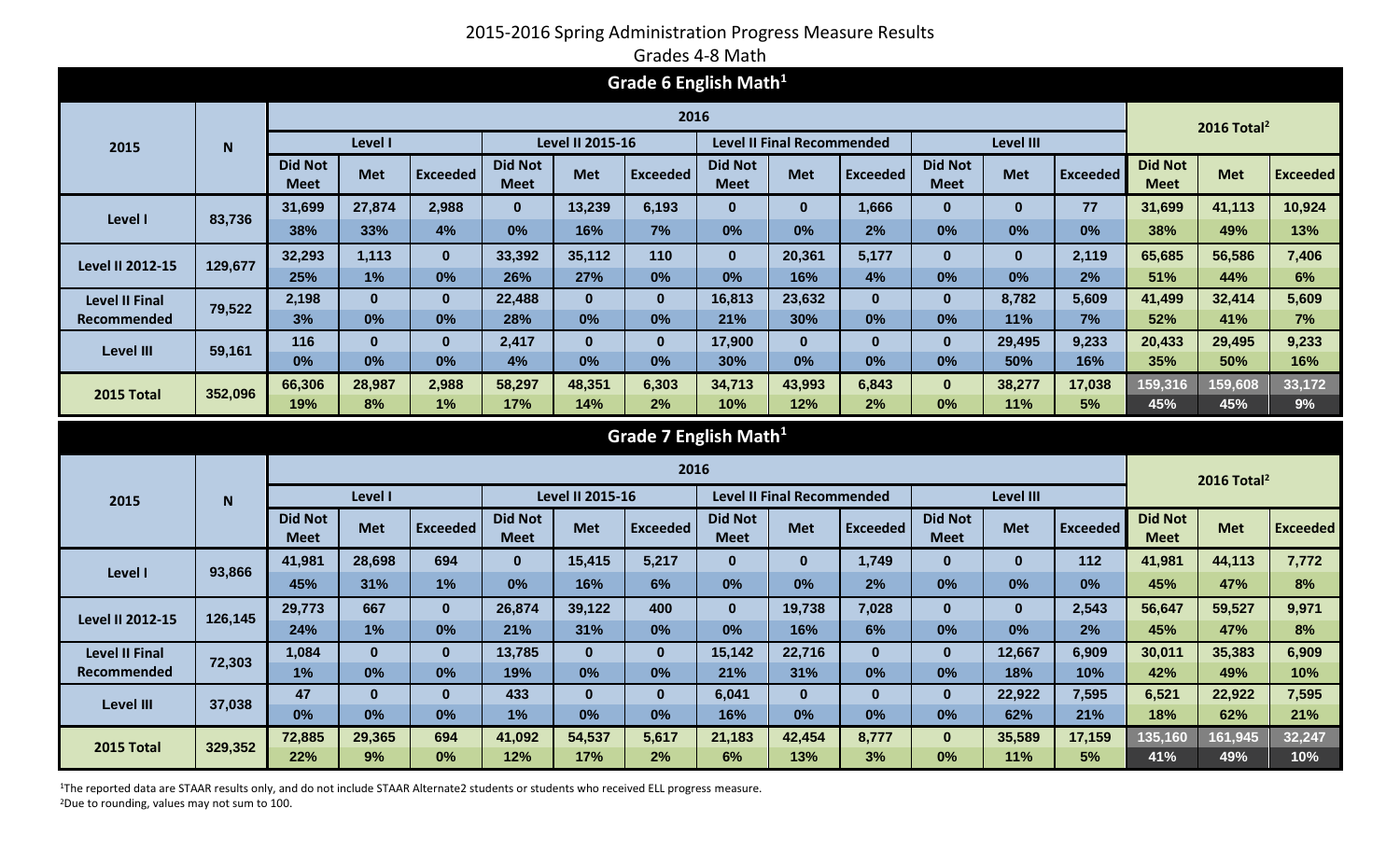#### 2015-2016 Spring Administration Progress Measure Results Grades 4-8 Math

| Grade 8 English Math $1$ |         |                               |              |                 |                               |                         |                 |                               |                                   |                 |                               |            |                 |                               |                         |                 |
|--------------------------|---------|-------------------------------|--------------|-----------------|-------------------------------|-------------------------|-----------------|-------------------------------|-----------------------------------|-----------------|-------------------------------|------------|-----------------|-------------------------------|-------------------------|-----------------|
|                          | 2016    |                               |              |                 |                               |                         |                 |                               |                                   |                 |                               |            |                 |                               | 2016 Total <sup>2</sup> |                 |
| 2015                     | N       |                               | Level I      |                 |                               | <b>Level II 2015-16</b> |                 |                               | <b>Level II Final Recommended</b> |                 |                               | Level III  |                 |                               |                         |                 |
|                          |         | <b>Did Not</b><br><b>Meet</b> | <b>Met</b>   | <b>Exceeded</b> | <b>Did Not</b><br><b>Meet</b> | <b>Met</b>              | <b>Exceeded</b> | <b>Did Not</b><br><b>Meet</b> | <b>Met</b>                        | <b>Exceeded</b> | <b>Did Not</b><br><b>Meet</b> | <b>Met</b> | <b>Exceeded</b> | <b>Did Not</b><br><b>Meet</b> | <b>Met</b>              | <b>Exceeded</b> |
|                          | 96,965  | 23,566                        | 38,911       | 513             | $\mathbf{0}$                  | 24,261                  | 3,593           | $\bf{0}$                      | 1,173                             | 4,849           | $\bf{0}$                      | $\bf{0}$   | 99              | 23,566                        | 64,345                  | 9,054           |
| Level I                  |         | 24%                           | 40%          | 1%              | 0%                            | 25%                     | 4%              | 0%                            | 1%                                | 5%              | 0%                            | 0%         | 0%              | 24%                           | 66%                     | 9%              |
| <b>Level II 2012-15</b>  | 114,865 | 20,671                        | 1,455        | $\bf{0}$        | 17,024                        | 37,389                  | 0               | $\bf{0}$                      | 33,172                            | 3,685           | $\bf{0}$                      | $\bf{0}$   | 1,469           | 37,695                        | 72,016                  | 5,154           |
|                          |         | 18%                           | 1%           | 0%              | 15%                           | 33%                     | 0%              | 0%                            | 29%                               | 3%              | 0%                            | 0%         | 1%              | 33%                           | 63%                     | 4%              |
| <b>Level II Final</b>    | 54,160  | 1,148                         | $\mathbf{0}$ | $\mathbf{0}$    | 10,776                        | $\bf{0}$                | 0               | 13,331                        | 21,903                            | $\bf{0}$        | $\bf{0}$                      | 5,184      | 1,818           | 25,255                        | 27,087                  | 1,818           |
| Recommended              |         | 2%                            | 0%           | 0%              | 20%                           | 0%                      | 0%              | 25%                           | 40%                               | 0%              | 0%                            | 10%        | 3%              | 47%                           | 50%                     | 3%              |
| <b>Level III</b>         | 22,501  | 53                            | $\bf{0}$     | $\mathbf{0}$    | 661                           | $\bf{0}$                | 0               | 9,350                         | $\bf{0}$                          | $\bf{0}$        | $\bf{0}$                      | 9,833      | 2,604           | 10,064                        | 9,833                   | 2,604           |
|                          |         | 0%                            | 0%           | 0%              | 3%                            | 0%                      | 0%              | 42%                           | 0%                                | 0%              | 0%                            | 44%        | 12%             | 45%                           | 44%                     | 12%             |
| 2015 Total               | 288,491 | 45,438                        | 40,366       | 513             | 28,461                        | 61,650                  | 3,593           | 22,681                        | 56,248                            | 8,534           | $\mathbf{0}$                  | 15,017     | 5,990           | 96,580                        | 173,281                 | 18,630          |
|                          |         | 16%                           | 14%          | 0%              | <b>10%</b>                    | 21%                     | 1%              | 8%                            | 19%                               | 3%              | 0%                            | 5%         | 2%              | 33%                           | 60%                     | 6%              |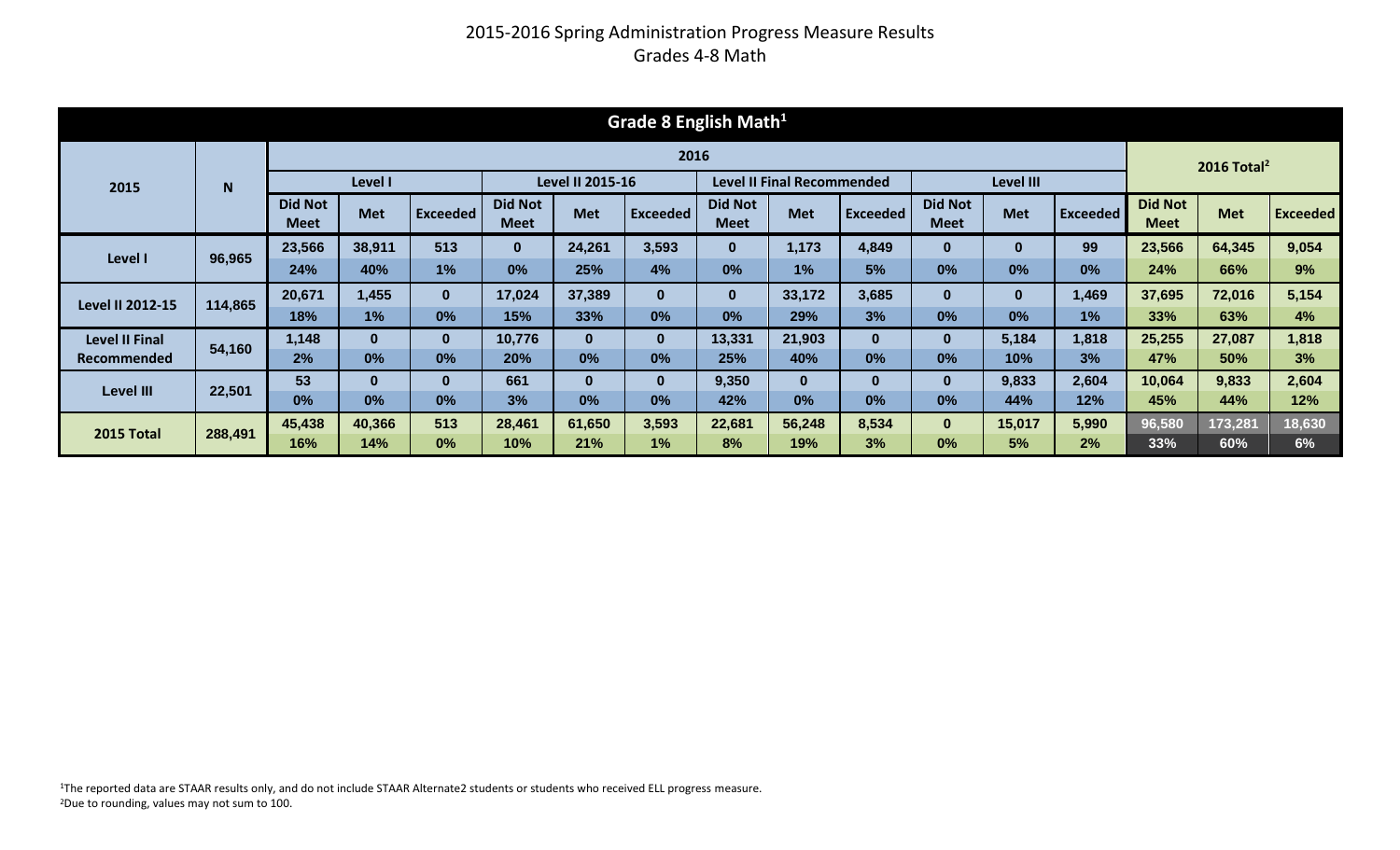#### 2015-2016 Spring Administration Progress Measure Results Grades 4-8 Reading

| Grade 4 English Reading <sup>1</sup> |             |                               |              |                 |                               |                         |                 |                               |                            |                 |                               |                  |                 |                        |                         |                 |
|--------------------------------------|-------------|-------------------------------|--------------|-----------------|-------------------------------|-------------------------|-----------------|-------------------------------|----------------------------|-----------------|-------------------------------|------------------|-----------------|------------------------|-------------------------|-----------------|
|                                      | 2016        |                               |              |                 |                               |                         |                 |                               |                            |                 |                               |                  |                 |                        | 2016 Total <sup>2</sup> |                 |
| 2015                                 | $\mathbf N$ |                               | Level I      |                 |                               | <b>Level II 2015-16</b> |                 |                               | Level II Final Recommended |                 |                               | <b>Level III</b> |                 |                        |                         |                 |
|                                      |             | <b>Did Not</b><br><b>Meet</b> | <b>Met</b>   | <b>Exceeded</b> | <b>Did Not</b><br><b>Meet</b> | <b>Met</b>              | <b>Exceeded</b> | <b>Did Not</b><br><b>Meet</b> | <b>Met</b>                 | <b>Exceeded</b> | <b>Did Not</b><br><b>Meet</b> | <b>Met</b>       | <b>Exceeded</b> | <b>Did Not</b><br>Meet | <b>Met</b>              | <b>Exceeded</b> |
|                                      |             | 22,592                        | 20,058       | 4,642           | $\bf{0}$                      | 5,840                   | 12,098          | 0                             | $\bf{0}$                   | 1,660           | $\bf{0}$                      | 0                | 270             | 22,592                 | 25,898                  | 18,670          |
| Level I                              | 67,160      | 34%                           | 30%          | 7%              | 0%                            | 9%                      | 18%             | 0%                            | 0%                         | 2%              | 0%                            | 0%               | 0%              | 34%                    | 39%                     | 28%             |
| <b>Level II 2012-15</b>              | 117,196     | 20,849                        | 464          | $\mathbf{0}$    | 24,535                        | 37,057                  | 4,320           | $\bf{0}$                      | 13,132                     | 9,808           | $\bf{0}$                      | $\bf{0}$         | 7,031           | 45,384                 | 50,653                  | 21,159          |
|                                      |             | 18%                           | 0%           | 0%              | 21%                           | 32%                     | 4%              | 0%                            | 11%                        | 8%              | 0%                            | 0%               | 6%              | 39%                    | 43%                     | 18%             |
| <b>Level II Final</b>                | 59,829      | 1,355                         | $\mathbf{0}$ | $\mathbf{0}$    | 20,107                        | $\bf{0}$                | $\bf{0}$        | 8,419                         | 14,252                     | $\bf{0}$        | $\bf{0}$                      | 8,877            | 6,819           | 29,881                 | 23,129                  | 6,819           |
| Recommended                          |             | 2%                            | 0%           | 0%              | 34%                           | 0%                      | 0%              | 14%                           | 24%                        | 0%              | 0%                            | 15%              | 11%             | 50%                    | 39%                     | 11%             |
| <b>Level III</b>                     | 70,438      | 195                           | $\mathbf{0}$ | $\mathbf{0}$    | 6,884                         | $\mathbf{0}$            | $\mathbf{0}$    | 19,982                        | $\bf{0}$                   | $\bf{0}$        | $\bf{0}$                      | 33,679           | 9,698           | 27,061                 | 33,679                  | 9,698           |
|                                      |             | 0%                            | 0%           | 0%              | 10%                           | 0%                      | 0%              | 28%                           | 0%                         | 0%              | 0%                            | 48%              | 14%             | 38%                    | 48%                     | 14%             |
| 2015 Total                           | 314,623     | 44,991                        | 20,522       | 4,642           | 51,526                        | 42,897                  | 16,418          | 28,401                        | 27,384                     | 11,468          | $\bf{0}$                      | 42,556           | 23,818          | 124,918                | 133,359                 | 56,346          |
|                                      |             | 14%                           | 7%           | 1%              | 16%                           | 14%                     | 5%              | 9%                            | 9%                         | 4%              | 0%                            | 14%              | 8%              | 40%                    | 42%                     | 18%             |

| Grade 4 Spanish Reading <sup>1</sup> |        |                               |            |              |                               |                         |                 |                               |                                   |          |                               |                  |                 |                               |                         |                 |
|--------------------------------------|--------|-------------------------------|------------|--------------|-------------------------------|-------------------------|-----------------|-------------------------------|-----------------------------------|----------|-------------------------------|------------------|-----------------|-------------------------------|-------------------------|-----------------|
|                                      |        |                               |            |              |                               |                         | 2016            |                               |                                   |          |                               |                  |                 |                               | 2016 Total <sup>2</sup> |                 |
| 2015                                 | N      |                               | Level I    |              |                               | <b>Level II 2015-16</b> |                 |                               | <b>Level II Final Recommended</b> |          |                               | <b>Level III</b> |                 |                               |                         |                 |
|                                      |        | <b>Did Not</b><br><b>Meet</b> | <b>Met</b> | Exceeded     | <b>Did Not</b><br><b>Meet</b> | <b>Met</b>              | <b>Exceeded</b> | <b>Did Not</b><br><b>Meet</b> | <b>Met</b>                        | Exceeded | <b>Did Not</b><br><b>Meet</b> | <b>Met</b>       | <b>Exceeded</b> | <b>Did Not</b><br><b>Meet</b> | <b>Met</b>              | <b>Exceeded</b> |
| 7,082<br>Level I                     |        | 3,379                         | 2,037      | 342          | $\bf{0}$                      | 471                     | 618             | $\bf{0}$                      | $\bf{0}$                          | 194      | $\mathbf{0}$                  | $\bf{0}$         | 41              | 3,379                         | 2,508                   | 1,195           |
|                                      |        | 48%                           | 29%        | 5%           | 0%                            | 7%                      | 9%              | 0%                            | 0%                                | 3%       | 0%                            | 0%               | 1%              | 48%                           | 35%                     | 17%             |
| <b>Level II 2012-15</b>              | 7,835  | 2,617                         | 54         | $\mathbf{0}$ | 1,501                         | 1,662                   | 77              | $\bf{0}$                      | 921                               | 624      | $\bf{0}$                      | $\bf{0}$         | 379             | 4,118                         | 2,637                   | 1,080           |
|                                      |        | 33%                           | 1%         | 0%           | 19%                           | 21%                     | 1%              | 0%                            | 12%                               | 8%       | 0%                            | 0%               | 5%              | 53%                           | 34%                     | 14%             |
| <b>Level II Final</b>                | 3,026  | 226                           | $\bf{0}$   | $\mathbf{0}$ | 874                           | $\bf{0}$                | 0               | 546                           | 669                               | $\bf{0}$ | $\bf{0}$                      | 326              | 385             | 1,646                         | 995                     | 385             |
| Recommended                          |        | 7%                            | 0%         | 0%           | 29%                           | 0%                      | 0%              | 18%                           | 22%                               | 0%       | 0%                            | 11%              | 13%             | 54%                           | 33%                     | 13%             |
| <b>Level III</b>                     | 2,927  | 40                            | $\bf{0}$   | $\mathbf{0}$ | 292                           | $\bf{0}$                | 0               | 849                           | $\bf{0}$                          | $\bf{0}$ | $\bf{0}$                      | 1,274            | 472             | 1,181                         | 1,274                   | 472             |
|                                      |        | 1%                            | 0%         | 0%           | 10%                           | 0%                      | 0%              | 29%                           | 0%                                | 0%       | 0%                            | 44%              | 16%             | 40%                           | 44%                     | 16%             |
| 2015 Total                           | 20,870 | 6,262                         | 2,091      | 342          | 2,667                         | 2,133                   | 695             | 1,395                         | 1,590                             | 818      | $\bf{0}$                      | 1,600            | 1,277           | 10,324                        | 7,414                   | 3,132           |
|                                      |        | 30%                           | 10%        | 2%           | 13%                           | 10%                     | 3%              | 7%                            | 8%                                | 4%       | 0%                            | 8%               | 6%              | 49%                           | 36%                     | 15%             |

<sup>1</sup>The reported data are STAAR results only, and do not include STAAR Alternate2 students or students who received ELL progress measure. <sup>2</sup>Due to rounding, values may not sum to 100.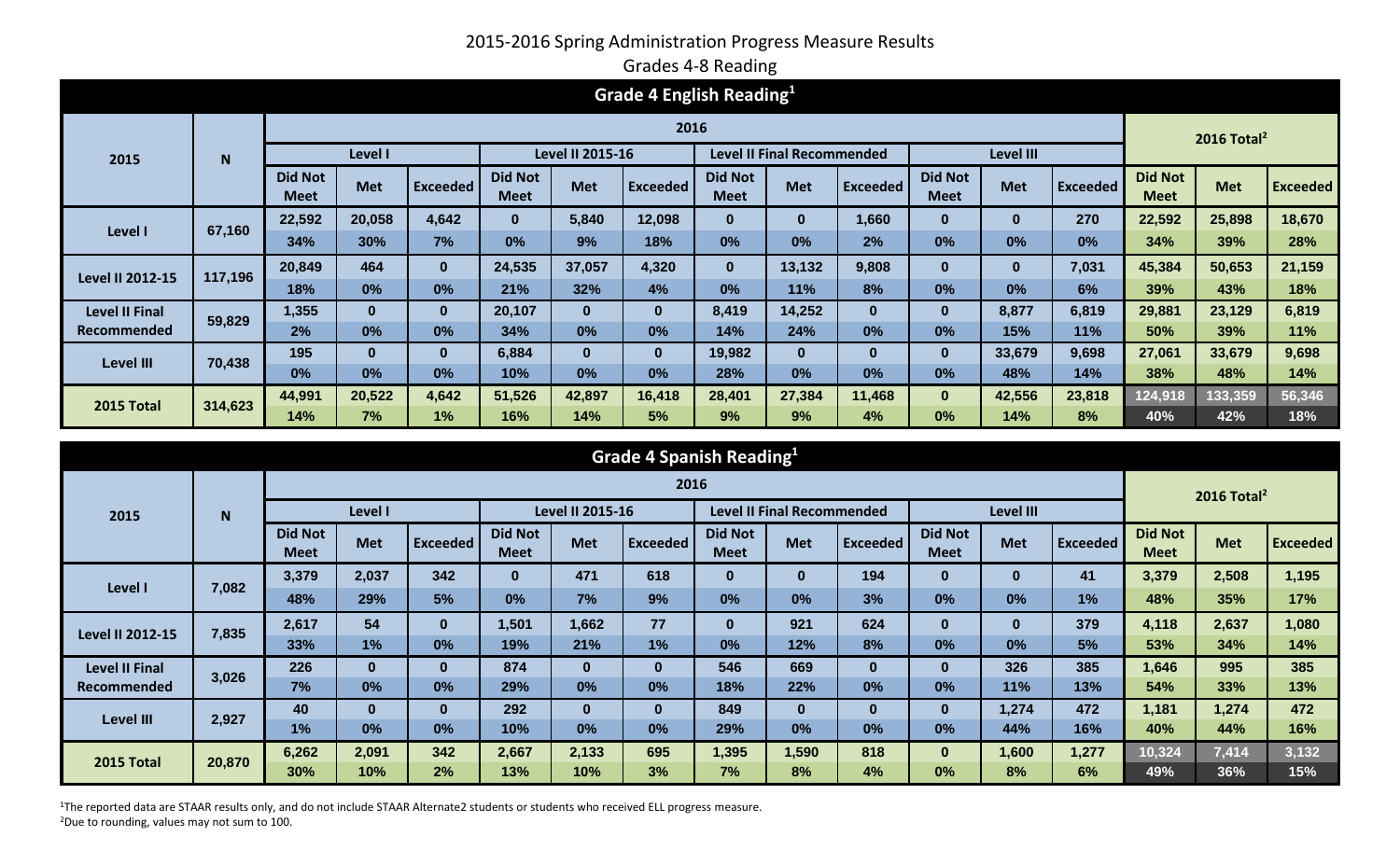| Grade 5 English Reading <sup>1</sup> |              |                               |            |                 |                               |                  |                 |                               |                                   |          |                               |                  |                 |                               |                         |                 |
|--------------------------------------|--------------|-------------------------------|------------|-----------------|-------------------------------|------------------|-----------------|-------------------------------|-----------------------------------|----------|-------------------------------|------------------|-----------------|-------------------------------|-------------------------|-----------------|
|                                      | 2016         |                               |            |                 |                               |                  |                 |                               |                                   |          |                               |                  |                 |                               | 2016 Total <sup>2</sup> |                 |
| 2015                                 | $\mathsf{N}$ |                               | Level I    |                 |                               | Level II 2015-16 |                 |                               | <b>Level II Final Recommended</b> |          |                               | <b>Level III</b> |                 |                               |                         |                 |
|                                      |              | <b>Did Not</b><br><b>Meet</b> | <b>Met</b> | <b>Exceeded</b> | <b>Did Not</b><br><b>Meet</b> | <b>Met</b>       | <b>Exceeded</b> | <b>Did Not</b><br><b>Meet</b> | <b>Met</b>                        | Exceeded | <b>Did Not</b><br><b>Meet</b> | <b>Met</b>       | <b>Exceeded</b> | <b>Did Not</b><br><b>Meet</b> | <b>Met</b>              | <b>Exceeded</b> |
|                                      |              | 30,155                        | 30,839     | 6,377           | $\bf{0}$                      | 8,711            | 13,669          | $\bf{0}$                      | $\bf{0}$                          | 3,557    | $\bf{0}$                      | 0                | 499             | 30,155                        | 39,550                  | 24,102          |
| Level I                              | 93,807       | 32%                           | 33%        | 7%              | 0%                            | 9%               | 15%             | 0%                            | 0%                                | 4%       | 0%                            | 0%               | 1%              | 32%                           | 42%                     | 26%             |
|                                      | 104,500      | 17,764                        | 464        | $\mathbf{0}$    | 18,721                        | 30,481           | 1,767           | $\mathbf{0}$                  | 15,777                            | 11,764   | $\bf{0}$                      | 0                | 7,762           | 36,485                        | 46,722                  | 21,293          |
| <b>Level II 2012-15</b>              |              | 17%                           | 0%         | 0%              | 18%                           | 29%              | 2%              | 0%                            | 15%                               | 11%      | 0%                            | 0%               | 7%              | 35%                           | 45%                     | 20%             |
| <b>Level II Final</b>                | 70,604       | 1,374                         | $\bf{0}$   | $\mathbf{0}$    | 15,125                        | $\bf{0}$         | 0               | 15,665                        | 13,782                            | $\bf{0}$ | $\bf{0}$                      | 12,669           | 11,989          | 32,164                        | 26,451                  | 11,989          |
| <b>Recommended</b>                   |              | 2%                            | 0%         | 0%              | 21%                           | 0%               | 0%              | 22%                           | 20%                               | 0%       | 0%                            | 18%              | 17%             | 46%                           | 37%                     | 17%             |
| <b>Level III</b>                     | 70,186       | 135                           | $\bf{0}$   | $\mathbf{0}$    | 2,652                         | $\bf{0}$         | 0               | 15,089                        | $\bf{0}$                          | $\bf{0}$ | $\bf{0}$                      | 32,057           | 20,253          | 17,876                        | 32,057                  | 20,253          |
|                                      |              | 0%                            | 0%         | 0%              | 4%                            | 0%               | 0%              | 21%                           | 0%                                | 0%       | 0%                            | 46%              | 29%             | 25%                           | 46%                     | 29%             |
| 2015 Total                           |              | 49,428                        | 31,303     | 6,377           | 36,498                        | 39,192           | 15,436          | 30,754                        | 29,559                            | 15,321   | $\bf{0}$                      | 44,726           | 40,503          | 116,680                       | 144,780                 | 77,637          |
|                                      | 339,097      | 15%                           | 9%         | 2%              | 11%                           | 12%              | 5%              | 9%                            | 9%                                | 5%       | 0%                            | 13%              | 12%             | 34%                           | 43%                     | 23%             |

| Grade 5 Spanish Reading <sup>1</sup> |        |                               |              |                 |                               |                  |                 |                               |                                   |                 |                               |                  |                 |                               |            |                 |
|--------------------------------------|--------|-------------------------------|--------------|-----------------|-------------------------------|------------------|-----------------|-------------------------------|-----------------------------------|-----------------|-------------------------------|------------------|-----------------|-------------------------------|------------|-----------------|
|                                      |        |                               |              |                 |                               |                  | 2016            |                               |                                   |                 |                               |                  |                 | 2016 Total <sup>2</sup>       |            |                 |
| 2015                                 | N      |                               | Level I      |                 |                               | Level II 2015-16 |                 |                               | <b>Level II Final Recommended</b> |                 |                               | <b>Level III</b> |                 |                               |            |                 |
|                                      |        | <b>Did Not</b><br><b>Meet</b> | <b>Met</b>   | <b>Exceeded</b> | <b>Did Not</b><br><b>Meet</b> | <b>Met</b>       | <b>Exceeded</b> | <b>Did Not</b><br><b>Meet</b> | <b>Met</b>                        | <b>Exceeded</b> | <b>Did Not</b><br><b>Meet</b> | <b>Met</b>       | <b>Exceeded</b> | <b>Did Not</b><br><b>Meet</b> | <b>Met</b> | <b>Exceeded</b> |
| 4,243<br>Level I                     |        | 896                           | 1,702        | 283             | $\bf{0}$                      | 539              | 563             | $\mathbf{0}$                  | $\bf{0}$                          | 245             | $\bf{0}$                      | 0                | 15              | 896                           | 2,241      | 1,106           |
|                                      |        | 21%                           | 40%          | 7%              | 0%                            | 13%              | 13%             | 0%                            | 0%                                | 6%              | 0%                            | 0%               | 0%              | 21%                           | 53%        | 26%             |
| <b>Level II 2012-15</b>              | 3,789  | 584                           | 63           | $\mathbf{0}$    | 593                           | 1,076            | 16              | $\mathbf{0}$                  | 825                               | 489             | $\mathbf{0}$                  | $\mathbf{0}$     | 143             | 1,177                         | 1,964      | 648             |
|                                      |        | 15%                           | 2%           | 0%              | 16%                           | 28%              | 0%              | 0%                            | 22%                               | 13%             | 0%                            | 0%               | 4%              | 31%                           | 52%        | 17%             |
| <b>Level II Final</b>                | 1,572  | 38                            | $\mathbf{0}$ | $\mathbf{0}$    | 277                           | $\bf{0}$         | $\bf{0}$        | 308                           | 557                               | $\bf{0}$        | $\bf{0}$                      | 214              | 178             | 623                           | 771        | 178             |
| <b>Recommended</b>                   |        | 2%                            | 0%           | 0%              | 18%                           | 0%               | 0%              | 20%                           | 35%                               | 0%              | 0%                            | 14%              | 11%             | 40%                           | 49%        | 11%             |
| <b>Level III</b>                     | 845    | 4                             | $\bf{0}$     | $\mathbf{0}$    | 33                            | $\bf{0}$         | $\bf{0}$        | 320                           | $\mathbf{0}$                      | $\bf{0}$        | $\bf{0}$                      | 372              | 116             | 357                           | 372        | 116             |
|                                      |        | 0%                            | 0%           | 0%              | 4%                            | 0%               | 0%              | 38%                           | 0%                                | 0%              | 0%                            | 44%              | 14%             | 42%                           | 44%        | 14%             |
| 2015 Total                           | 10,449 | 1,522                         | 1,765        | 283             | 903                           | 1,615            | 579             | 628                           | 1,382                             | 734             | $\bf{0}$                      | 586              | 452             | 3,053                         | 5,348      | 2,048           |
|                                      |        | 15%                           | 17%          | 3%              | 9%                            | 15%              | 6%              | 6%                            | 13%                               | 7%              | 0%                            | 6%               | 4%              | 29%                           | 51%        | 20%             |

<sup>1</sup>The reported data are STAAR results only, and do not include STAAR Alternate2 students or students who received ELL progress measure. <sup>2</sup>Due to rounding, values may not sum to 100.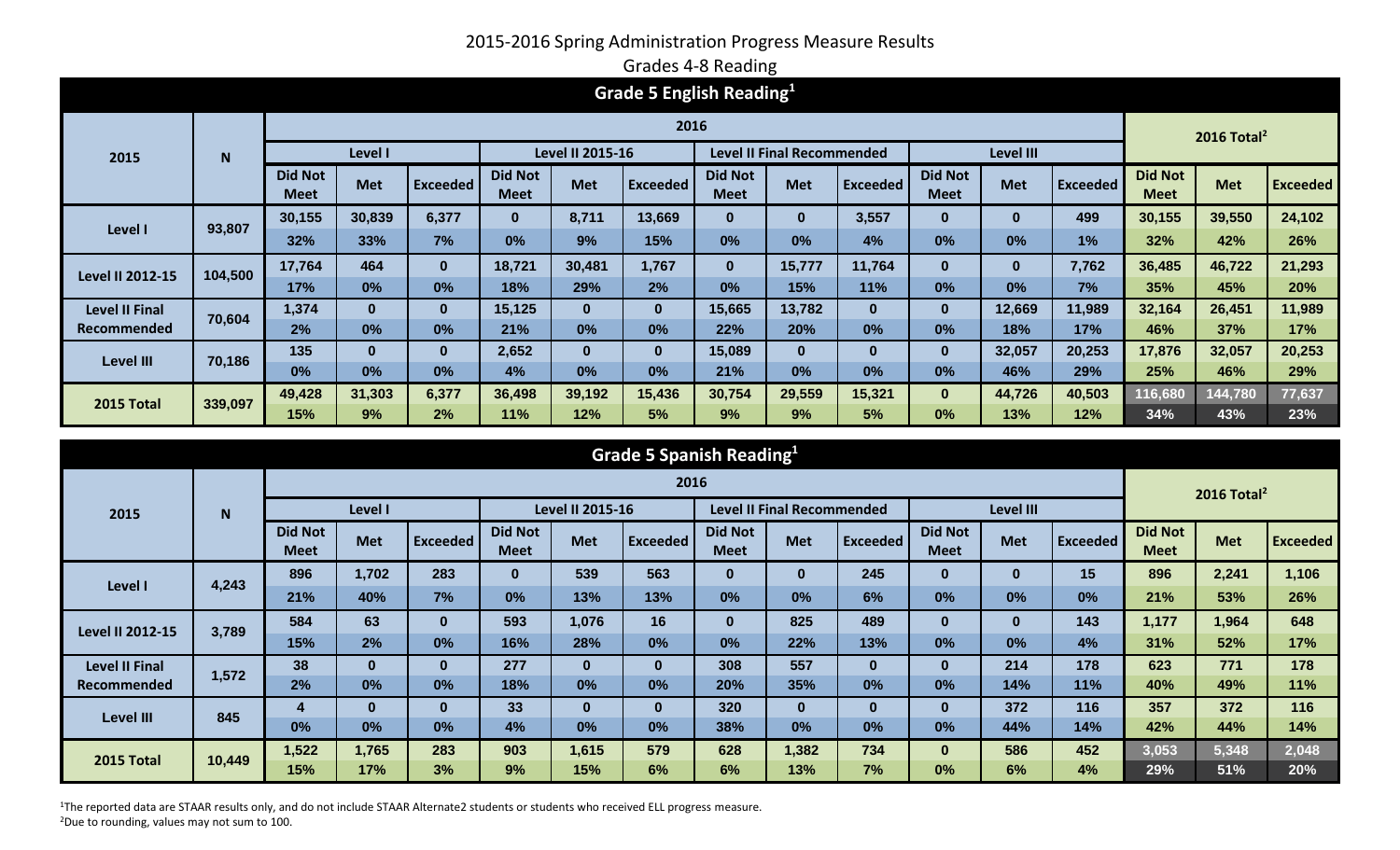| Grade 6 English Reading <sup>1</sup> |         |                               |              |              |                               |            |                 |                                   |              |                 |                               |              |                 |                               |            |                         |  |  |
|--------------------------------------|---------|-------------------------------|--------------|--------------|-------------------------------|------------|-----------------|-----------------------------------|--------------|-----------------|-------------------------------|--------------|-----------------|-------------------------------|------------|-------------------------|--|--|
|                                      |         | 2016                          |              |              |                               |            |                 |                                   |              |                 |                               |              |                 |                               |            | 2016 Total <sup>2</sup> |  |  |
| 2015                                 | N       | Level I                       |              |              | <b>Level II 2015-16</b>       |            |                 | <b>Level II Final Recommended</b> |              |                 |                               | Level III    |                 |                               |            |                         |  |  |
|                                      |         | <b>Did Not</b><br><b>Meet</b> | <b>Met</b>   | Exceeded     | <b>Did Not</b><br><b>Meet</b> | <b>Met</b> | <b>Exceeded</b> | <b>Did Not</b><br><b>Meet</b>     | <b>Met</b>   | <b>Exceeded</b> | <b>Did Not</b><br><b>Meet</b> | <b>Met</b>   | <b>Exceeded</b> | <b>Did Not</b><br><b>Meet</b> | <b>Met</b> | <b>Exceeded</b>         |  |  |
|                                      |         | 31,764                        | 15,130       | 1,069        | $\bf{0}$                      | 3,333      | 1,895           | $\bf{0}$                          | $\mathbf{0}$ | 316             | $\bf{0}$                      | $\mathbf{0}$ | 72              | 31,764                        | 18,463     | 3,352                   |  |  |
| Level I                              | 53,579  | 59%                           | 28%          | 2%           | 0%                            | 6%         | 4%              | 0%                                | 0%           | 1%              | 0%                            | 0%           | 0%              | 59%                           | 34%        | 6%                      |  |  |
| <b>Level II 2012-15</b>              | 151,255 | 53,272                        | $\mathbf{0}$ | $\mathbf{0}$ | 36,326                        | 36,514     | 1,144           | $\mathbf{0}$                      | 13,760       | 6,218           | $\bf{0}$                      | $\mathbf{0}$ | 4,021           | 89,598                        | 50,274     | 11,383                  |  |  |
|                                      |         | 35%                           | 0%           | 0%           | 24%                           | 24%        | 1%              | 0%                                | 9%           | 4%              | 0%                            | 0%           | 3%              | 59%                           | 33%        | 8%                      |  |  |
| <b>Level II Final</b>                | 64,348  | 3,658                         | $\mathbf{0}$ | $\bf{0}$     | 23,008                        | $\bf{0}$   | $\bf{0}$        | 11,451                            | 13,322       | $\bf{0}$        | $\bf{0}$                      | 7,327        | 5,582           | 38,117                        | 20,649     | 5,582                   |  |  |
| Recommended                          |         | 6%                            | 0%           | 0%           | 36%                           | 0%         | $0\%$           | 18%                               | 21%          | 0%              | 0%                            | 11%          | 9%              | 59%                           | 32%        | 9%                      |  |  |
| <b>Level III</b>                     | 81,420  | 608                           | $\mathbf{0}$ | $\mathbf{0}$ | 7,537                         | $\bf{0}$   | $\bf{0}$        | 23,261                            | $\bf{0}$     | $\bf{0}$        | $\bf{0}$                      | 34,107       | 15,907          | 31,406                        | 34,107     | 15,907                  |  |  |
|                                      |         | 1%                            | 0%           | 0%           | 9%                            | 0%         | 0%              | 29%                               | 0%           | 0%              | 0%                            | 42%          | 20%             | 39%                           | 42%        | 20%                     |  |  |
| 2015 Total                           | 350,602 | 89,302                        | 15,130       | 1,069        | 66,871                        | 39,847     | 3,039           | 34,712                            | 27,082       | 6,534           | $\bf{0}$                      | 41,434       | 25,582          | 190,885                       | 123,493    | 36,224                  |  |  |
|                                      |         | 25%                           | 4%           | 0%           | 19%                           | 11%        | 1%              | 10%                               | 8%           | 2%              | 0%                            | 12%          | 7%              | 54%                           | 35%        | 10%                     |  |  |

| Grade 7 English Reading <sup>1</sup> |         |                               |              |                 |                               |            |              |                                   |            |                 |                               |                  |                 |                               |            |                         |  |  |  |
|--------------------------------------|---------|-------------------------------|--------------|-----------------|-------------------------------|------------|--------------|-----------------------------------|------------|-----------------|-------------------------------|------------------|-----------------|-------------------------------|------------|-------------------------|--|--|--|
|                                      |         | 2016                          |              |                 |                               |            |              |                                   |            |                 |                               |                  |                 |                               |            | 2016 Total <sup>2</sup> |  |  |  |
| 2015                                 | N       | Level I                       |              |                 | <b>Level II 2015-16</b>       |            |              | <b>Level II Final Recommended</b> |            |                 |                               | <b>Level III</b> |                 |                               |            |                         |  |  |  |
|                                      |         | <b>Did Not</b><br><b>Meet</b> | <b>Met</b>   | <b>Exceeded</b> | <b>Did Not</b><br><b>Meet</b> | <b>Met</b> | Exceeded     | <b>Did Not</b><br><b>Meet</b>     | <b>Met</b> | <b>Exceeded</b> | <b>Did Not</b><br><b>Meet</b> | <b>Met</b>       | <b>Exceeded</b> | <b>Did Not</b><br><b>Meet</b> | <b>Met</b> | <b>Exceeded</b>         |  |  |  |
|                                      |         | 31,750                        | 32,377       | 8,710           | $\bf{0}$                      | 5,836      | 11,626       | $\bf{0}$                          | $\bf{0}$   | 1,838           | $\bf{0}$                      | $\bf{0}$         | 276             | 31,750                        | 38,213     | 22,450                  |  |  |  |
| Level I                              | 92,413  | 34%                           | 35%          | 9%              | 0%                            | 6%         | 13%          | 0%                                | 0%         | 2%              | 0%                            | 0%               | 0%              | 34%                           | 41%        | 24%                     |  |  |  |
| <b>Level II 2012-15</b>              | 125,639 | 28,160                        | 1,567        | $\mathbf{0}$    | 22,795                        | 36,636     | 3,362        | $\mathbf{0}$                      | 16,857     | 9,905           | $\bf{0}$                      | $\mathbf{0}$     | 6,357           | 50,955                        | 55,060     | 19,624                  |  |  |  |
|                                      |         | 22%                           | 1%           | 0%              | 18%                           | 29%        | 3%           | 0%                                | 13%        | 8%              | 0%                            | 0%               | 5%              | 41%                           | 44%        | 16%                     |  |  |  |
| <b>Level II Final</b>                | 73,851  | 1,975                         | $\mathbf{0}$ | $\mathbf{0}$    | 18,244                        | $\bf{0}$   | $\mathbf{0}$ | 16,770                            | 14,216     | $\mathbf{0}$    | $\bf{0}$                      | 12,941           | 9,705           | 36,989                        | 27,157     | 9,705                   |  |  |  |
| Recommended                          |         | 3%                            | 0%           | 0%              | 25%                           | 0%         | 0%           | 23%                               | 19%        | 0%              | 0%                            | 18%              | 13%             | 50%                           | 37%        | 13%                     |  |  |  |
| <b>Level III</b>                     | 64,761  | 192                           | $\mathbf{0}$ | $\mathbf{0}$    | 3,009                         | $\bf{0}$   | $\mathbf{0}$ | 15,089                            | $\bf{0}$   | $\bf{0}$        | $\bf{0}$                      | 36,057           | 10,414          | 18,290                        | 36,057     | 10,414                  |  |  |  |
|                                      |         | 0%                            | 0%           | 0%              | 5%                            | 0%         | 0%           | 23%                               | 0%         | 0%              | 0%                            | 56%              | 16%             | 28%                           | 56%        | 16%                     |  |  |  |
| 2015 Total                           | 356,664 | 62,077                        | 33,944       | 8,710           | 44,048                        | 42,472     | 14,988       | 31,859                            | 31,073     | 11,743          | $\mathbf{0}$                  | 48,998           | 26,752          | 137,984                       | 156,487    | 62,193                  |  |  |  |
|                                      |         | 17%                           | 10%          | 2%              | 12%                           | 12%        | 4%           | 9%                                | 9%         | 3%              | 0%                            | 14%              | 8%              | 39%                           | 44%        | 17%                     |  |  |  |

<sup>1</sup>The reported data are STAAR results only, and do not include STAAR Alternate2 students or students who received ELL progress measure. <sup>2</sup>Due to rounding, values may not sum to 100.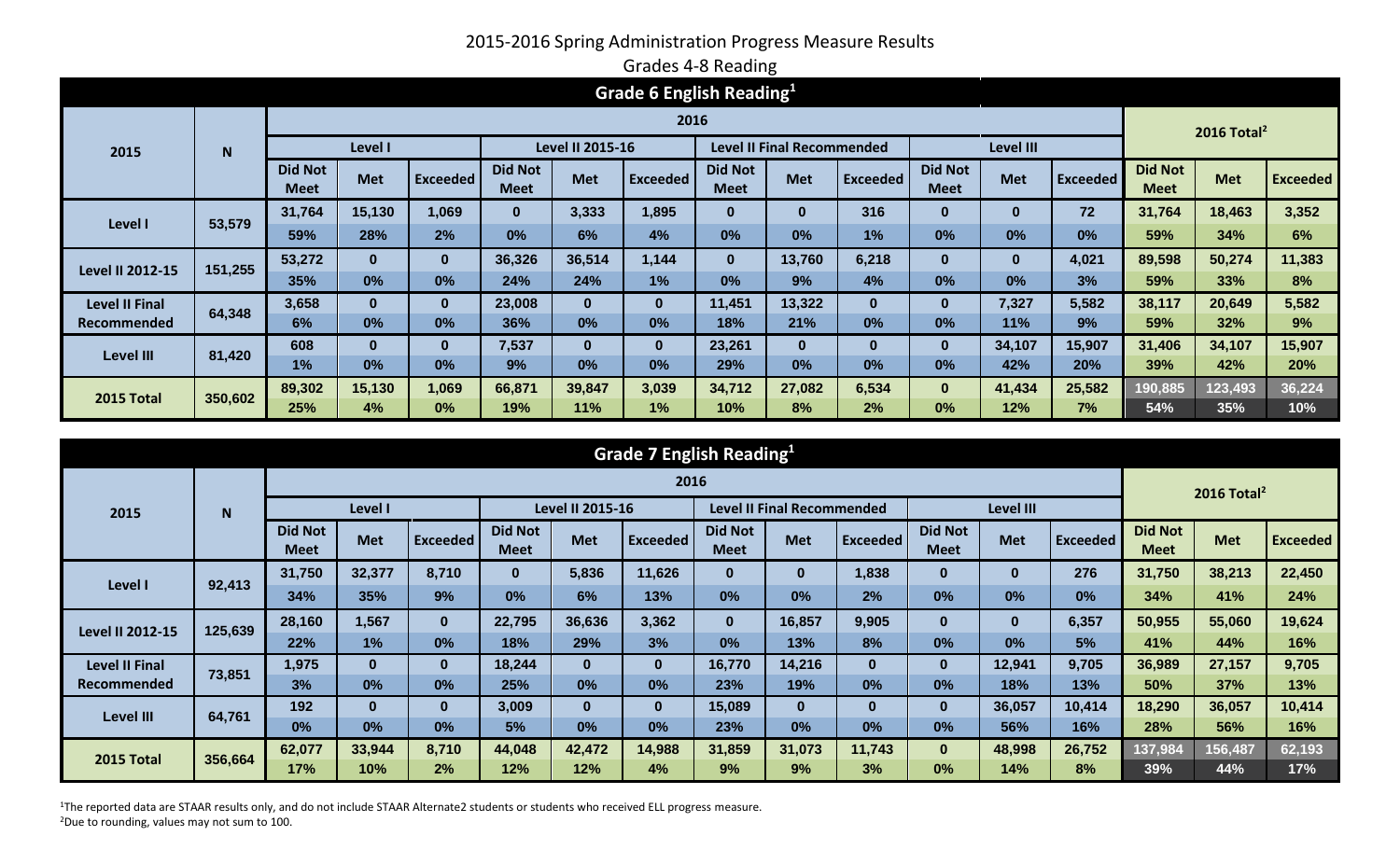#### 2015-2016 Spring Administration Progress Measure Results Grades 4-8 Reading

| Grade 8 English Reading <sup>1</sup> |         |                               |              |                 |                               |            |                 |                               |            |          |                               |              |                 |                               |            |                         |  |  |  |
|--------------------------------------|---------|-------------------------------|--------------|-----------------|-------------------------------|------------|-----------------|-------------------------------|------------|----------|-------------------------------|--------------|-----------------|-------------------------------|------------|-------------------------|--|--|--|
|                                      |         | 2016                          |              |                 |                               |            |                 |                               |            |          |                               |              |                 |                               |            | 2016 Total <sup>2</sup> |  |  |  |
| 2015                                 | N       | Level I                       |              |                 | <b>Level II 2015-16</b>       |            |                 | Level II Final Recommended    |            |          |                               | Level III    |                 |                               |            |                         |  |  |  |
|                                      |         | <b>Did Not</b><br><b>Meet</b> | <b>Met</b>   | <b>Exceeded</b> | <b>Did Not</b><br><b>Meet</b> | <b>Met</b> | <b>Exceeded</b> | <b>Did Not</b><br><b>Meet</b> | <b>Met</b> | Exceeded | <b>Did Not</b><br><b>Meet</b> | <b>Met</b>   | <b>Exceeded</b> | <b>Did Not</b><br><b>Meet</b> | <b>Met</b> | Exceeded                |  |  |  |
|                                      | 93,317  | 23,484                        | 26,400       | 5,093           | $\bf{0}$                      | 16,056     | 18,202          | $\bf{0}$                      | $\bf{0}$   | 3,780    | $\bf{0}$                      | $\bf{0}$     | 302             | 23,484                        | 42,456     | 27,377                  |  |  |  |
| Level I                              |         | 25%                           | 28%          | 5%              | 0%                            | 17%        | 20%             | 0%                            | 0%         | 4%       | 0%                            | 0%           | 0%              | 25%                           | 45%        | 29%                     |  |  |  |
| <b>Level II 2012-15</b>              | 129,253 | 11,310                        | $\bf{0}$     | $\mathbf{0}$    | 28,278                        | 41,972     | 1,960           | $\mathbf{0}$                  | 24,704     | 14,548   | $\bf{0}$                      | $\mathbf{0}$ | 6,481           | 39,588                        | 66,676     | 22,989                  |  |  |  |
|                                      |         | 9%                            | 0%           | 0%              | 22%                           | 32%        | 2%              | 0%                            | 19%        | 11%      | 0%                            | 0%           | 5%              | 31%                           | 52%        | 18%                     |  |  |  |
| <b>Level II Final</b>                | 65,063  | 455                           | $\bf{0}$     | $\mathbf{0}$    | 13,098                        | $\bf{0}$   | 0               | 13,781                        | 19,732     | $\bf{0}$ | $\bf{0}$                      | 9,924        | 8,073           | 27,334                        | 29,656     | 8,073                   |  |  |  |
| Recommended                          |         | 1%                            | 0%           | 0%              | 20%                           | 0%         | 0%              | 21%                           | 30%        | 0%       | 0%                            | 15%          | 12%             | 42%                           | 46%        | 12%                     |  |  |  |
| <b>Level III</b>                     | 63,212  | 77                            | $\mathbf{0}$ | $\mathbf{0}$    | 2,220                         | $\bf{0}$   | 0               | 18,598                        | $\bf{0}$   | $\bf{0}$ | $\bf{0}$                      | 33,265       | 9,052           | 20,895                        | 33,265     | 9,052                   |  |  |  |
|                                      |         | 0%                            | 0%           | 0%              | 4%                            | 0%         | 0%              | 29%                           | 0%         | 0%       | 0%                            | 53%          | 14%             | 33%                           | 53%        | 14%                     |  |  |  |
| 2015 Total                           | 350,845 | 35,326                        | 26,400       | 5,093           | 43,596                        | 58,028     | 20,162          | 32,379                        | 44,436     | 18,328   | $\mathbf{0}$                  | 43,189       | 23,908          | 111,301                       | 172,053    | 67,491                  |  |  |  |
|                                      |         | 10%                           | 8%           | 1%              | 12%                           | 17%        | 6%              | 9%                            | 13%        | 5%       | 0%                            | 12%          | 7%              | 32%                           | 49%        | 19%                     |  |  |  |